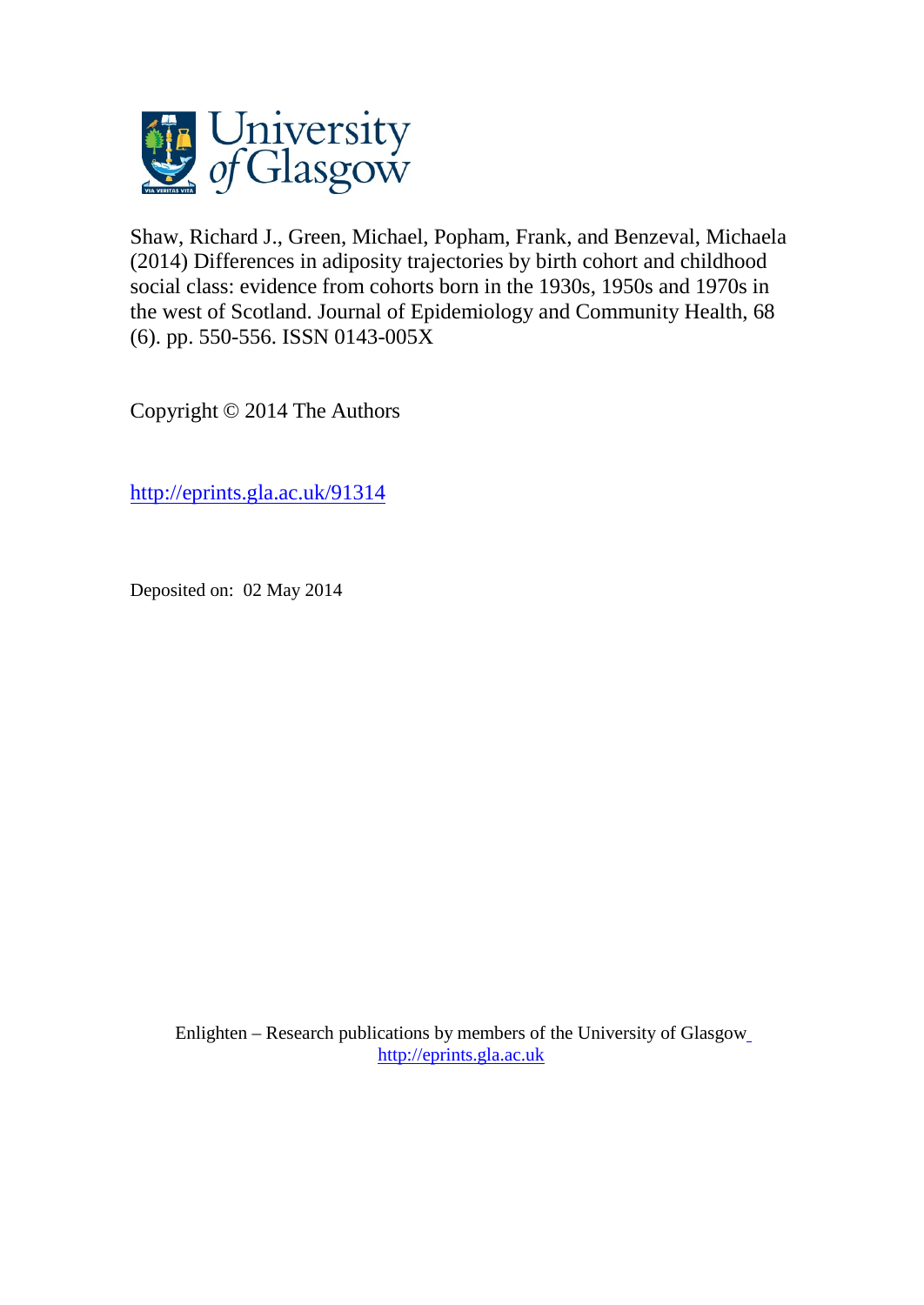

# Differences in adiposity trajectories by birth cohort and childhood social class: evidence from cohorts born in the 1930s, 1950s and 1970s in the west of Scotland

Richard J Shaw,<sup>1</sup> Michael J Green,<sup>1</sup> Frank Popham,<sup>1</sup> Michaela Benzeval<sup>1,2</sup>

#### ABSTRACT **Background** Since the 1930s, the environment has

▸ Additional material is published online only. To view please visit the journal online [\(http://dx.doi.org/10.1136/jech-](http://dx.doi.org/10.1136/jech-2013-203551)[2013-203551\)](http://dx.doi.org/10.1136/jech-2013-203551)

<sup>1</sup>MRC/CSO Social and Public Health Sciences Unit, University of Glasgow, Glasgow, UK 2 Institute for Social and Economic Research, University of Essex, Colchester, UK

#### Correspondence to

Dr Richard Shaw, MRC/CSO Social and Public Health Sciences Unit, University of Glasgow 4 Lilybank Gardens, Glasgow G128RZ, UK; richard.shaw@glasgow.ac.uk

Received 23 October 2013 Revised 20 December 2013 Accepted 13 January 2014 Published Online First 6 February 2014





To cite: Shaw RJ. Green MJ, Popham F, et al. J Epidemiol Community Health 2014;68:550–556.

#### become increasingly obesogenic, leading to rising rates of adiposity and socioeconomic inequalities in adiposity. Building on studies comparing body mass index (BMI) for cohorts born over a period of 20 years, we examine the social patterning of BMI and central adiposity for three cohorts born over a 40-year period.

Methods Using data from the West of Scotland Twenty-07 study (n=4510), we investigate 20-year trajectories of adiposity for three cohorts born in the 1930s, 1950s and 1970s, allowing us to study 60 years of the lifecourse. Stratified by gender, we employed multilevel models to generate trajectories for BMI and waist-to-height ratio (WHtR) and explored how these trajectories varied by childhood social class.

**Results** Adiposity increased most quickly with age in the youngest cohort, and cohort differences were greater than socioeconomic differences. For example, the smallest cohort difference for BMI, a comparison of men in the 1930s and 1950s cohorts at age 55, was 2.66 (95% CI 2.11 to 3.20) kg/m<sup>2</sup>, while the largest socioeconomic difference, a comparison of manual and non-manual women at age 64, was 1.18 (95% CI 0.37 to 1.98) kg/m<sup>2</sup>. Socioeconomic inequalities in adiposity increased with age and were greater for women than for men. The results for WHtR differed in that increases in WHtR accelerated with age while increases in BMI slowed.

Conclusions Socioeconomic differences in adiposity accumulate slowly across the lifecourse and are approximately only a third of the adiposity differences between cohorts.

#### INTRODUCTION

In the UK in the 1930s, undernutrition was a greater challenge than obesity and it was those wealthy not those poor who had the greatest obesity risk.1 Subsequent technological and societal changes have increased exposure to obesogenic factors in the environment. $^{2}$  The consequences of these changes include high rates of obesity<sup>2</sup> and the relationship between socioeconomic position (SEP) and adiposity changing from a positive to a negative one.<sup>3</sup> Cohort comparison studies indicate that body mass index (BMI) rises faster in more recently born cohorts.4–<sup>7</sup> However, these studies either have relatively short follow-up periods,<sup>6</sup> do not investigate cohort variations in the influence of SEP<sub>4</sub> compare cohorts born within the same 20-year period<sup>457</sup> or have data spanning less than 30 years

of the lifecourse.<sup>5 7</sup> In this paper, we explore how adiposity trajectories spanning 60 years of the lifecourse vary by cohort and SEP for the critical period of childhood.

Childhood SEP has been associated with adult adiposity independently of adult  $SEP^{7-11}$ Disadvantaged childhood SEP may lead to increased vulnerability to adult adiposity because childhood is a critical period for the determination of adult diet,<sup>12</sup> physical activity<sup>13</sup> and emotional well-being;<sup>14 15</sup> however, the extent to which this vulnerability is translated into adiposity may be dependent on obesogenic conditions in the environment, with socioeconomic difference becoming apparent at an earlier age in more recently born cohorts.10 16 17 Consequently, cohort variations in degree of exposure to an obesogenic environment may influence the patterning of adult adiposity trajectories by childhood SEP.

A lifecourse perspective is needed when measuring adiposity. BMI, the most commonly used measure of adiposity, is an indicator of bone and muscle mass. $18$  Increases in adiposity may be masked by corresponding falls in other tissue due to chronic disease and sarcopenia.<sup>19</sup> At older ages measures of central adiposity, such as waist-to-height ratio (WHtR), are better indicators of disease and mortality risk.<sup>20</sup> <sup>21</sup> A longitudinal study from the ages of  $36-53^{11}$  and a crosssectional comparison of two cohorts, one aged 43 and the other  $45<sup>4</sup>$  would suggest that socioeconomic inequalities in adiposity appear to be similar whether adiposity is measured using BMI or central adiposity. $4 \overline{11}$  However, this may not hold for trajectories of older adults.

In this study, we use data from the West of Scotland Twenty-07 study to investigate how adiposity trajectories spanning 60 years of the lifecourse differ between three cohorts each born 20 years apart. We also explore how these trajectories vary by childhood SEP. In addition, we investigate whether we draw the same conclusions if we measure adiposity using WHtR rather than BMI.

## METHODS

### Study population

The Twenty-07 study has followed up people in three cohorts born around 1932, 1952 and 1972 for 20 years (for full details, see Benzeval et  $al^{22}$ ). The study contains two subsamples: the regional sample, a two-stage stratified random sample of people living in the Central Clydeside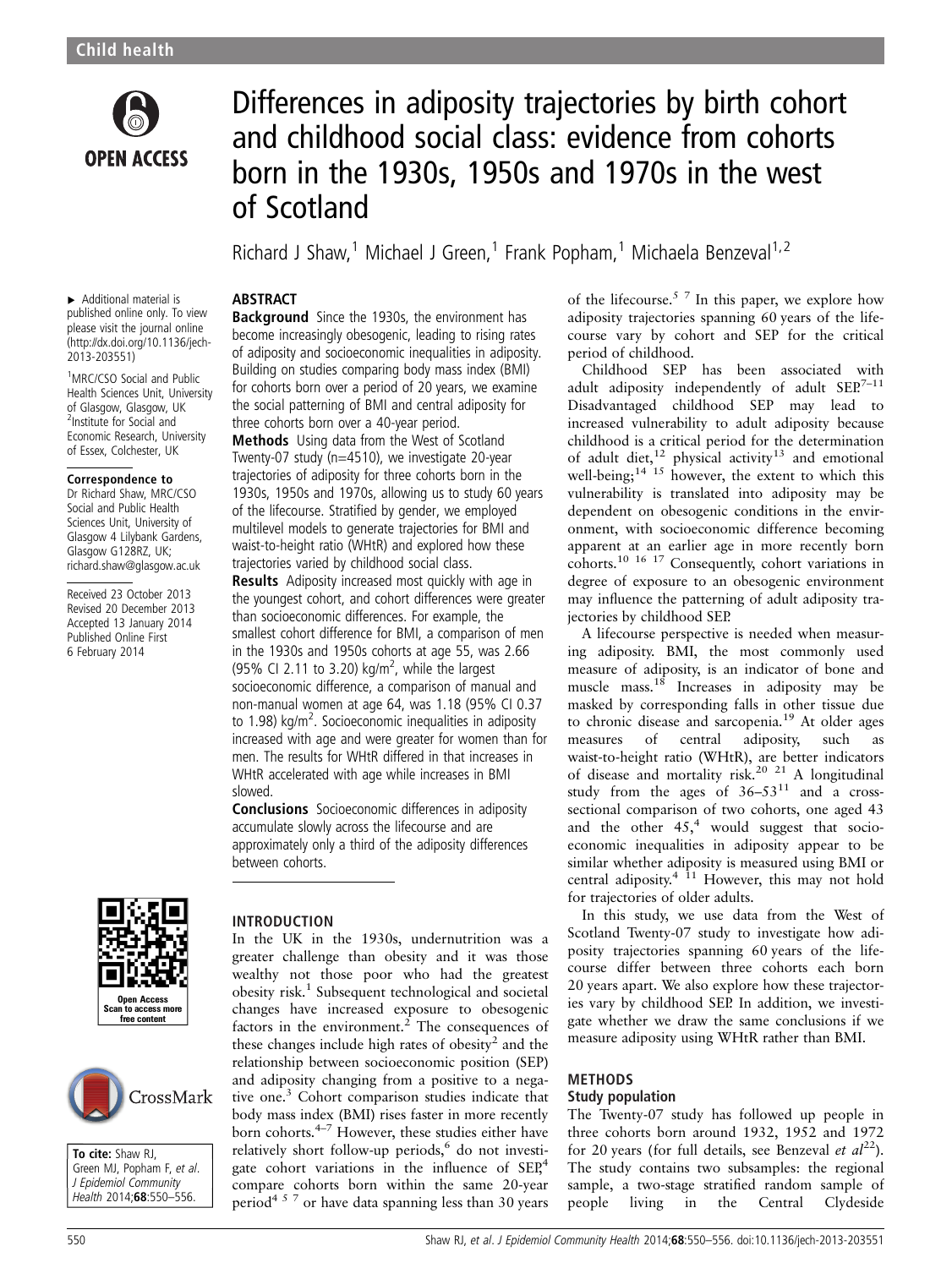Conurbation, west of Scotland and the localities sample of people from two areas in the city of Glasgow. Baseline interviews were carried out in 1987/1988 when study members were aged approximately 15, 35 and 55. The target sample for each cohort was 1500. The overall achieved sample was 4510, with 1515 in the 1970s cohort, 1444 for the 1950s cohort and 1551 for the 1930s cohort. This represents 85% of those approached for interview for the 1970s cohort, 89% for the 1950s and 87% for the 1930s. At baseline, study members have been shown to be representative of the general population in the sample area.<sup>23</sup> The study members were followed up on separate occasions with 86.1% of those alive responding in 1990/ 1992, 68.8% in 1995/1997, 64.3% in 2000/2004 and 67.4% 2007/2008. By wave 5, mortality had accounted for 1.7% of the 1970s cohort, 6.0% of the 1950s cohort and 36.6% of participants in the  $1930s$  cohort.<sup>24</sup> Numbers participating in each wave and percentage missing for each variable by cohort and gender are presented in the online [supplementary table.](http://jech.bmj.com/lookup/suppl/doi:10.1136/jech-2013-203551/-/DC1)

#### Measures

Height, weight and waist circumference were recorded by nurses at the baseline interview and subsequent waves, with the exception of the localities sample who self-reported measures via a postal questionnaire for wave 3. BMI was calculated by dividing weight by height squared. WHtR was calculated by dividing waist by height. Women were coded as missing for waves in which they were pregnant.

Childhood SEP was assessed using Registrar General's 1980 classification,25 dichotomised into non-manual and manual, for the head of household's occupation when participants were aged 15. In households with two parents, the father was assumed to be the head of household. If he did not have an occupation, then the mother's occupation was used instead. For the 1970s cohort, participants' parents were directly asked what their current or most recent occupation was at baseline data collection. For the 1950s and 1930s cohorts, participants were asked to recall what their parents' main occupation was at age 15. There were slight differences in the way the question was asked between cohorts, but nevertheless we were able to code into occupational classes effectively. We discuss the potential impact of these differences below.

#### Statistical analyses

Analyses were conducted using multilevel models with measurement occasions, nested within individuals, nested within geographic sampling units. Multilevel models take account of the clustered nature of data and enable cases to be used for all occasions on which individuals have data available. The models are potentially unbiased assuming the data in the model are missing at random. Hot deck imputation by cohort and sample type was used to impute age for seven observations for which the questionnaire completion date was missing.

We created three models each for both BMI and WHtR, stratified by gender. In the base model, we included fixed effects for manual social class, dummy variables for cohort (1970s cohort used as reference) and linear and quadratic terms for age. The quadratic term was included in order to account for a non-linear relationship between age and adiposity. In addition, we included random intercepts for each individual and sampling unit and a random slope for age. In model 2, we added interaction terms between cohort and the linear and quadratic terms for age in order to test whether the trajectories varied by cohort. In model 3, we added interactions terms between cohort, social class and age in order to investigate how the effects of SEP varied by

cohort. Likelihood ratio tests were used to investigate whether the additional variables improved model fit.

All models were estimated using the xtmixed command in Stata 12.1 using maximum likelihood estimation. Model fit assumptions were assessed by plotting the residuals and random effects against a normal distribution, the assumption of normality held at the occasion and the individual levels. In all models, age was centred at 45 to reduce collinearity and to ensure that the intercepts were for a time point covered by the range of the data. For the results presented in the tables, WHtR was multiplied by 100 to make interpretation of coefficients easier.

#### **RESULTS**

Descriptive statistics for study participants are shown in table 1. BMI increased with each wave with the greatest increases in the younger cohorts. There was also a tendency for the proportion of people from a manual background to fall in each wave.

The multilevel models predicting BMI by cohort for men are presented in table 2. Model 2 demonstrates that BMI trajectories vary by cohort, while model 3 demonstrates that there was a three-way interaction between social class, age and cohort, which is presented in figure 1A. When cohorts are compared at the start of the study, the more recently born cohorts had lower BMIs, but BMI increases are also greater for more recently born cohorts so that when cohorts were compared at the same age the more recently born cohort had a higher BMI. Using model 2 the difference in predicted BMI at age 35 between the 1970s and 1950s cohorts was 2.79 (95% CI 2.37 to 3.20)  $kg/m<sup>2</sup>$  and the difference at age 55 between the 1930s and 1950s cohorts was 2.66 (95% CI 2.11 to 3.20) kg/m<sup>2</sup>. Model 3 investigated whether there were cohort differences in how BMI trajectories varied by childhood social class. Social class differences were significant but small in magnitude compared with the cohort differences, with the largest socioeconomic difference between manual and non-manual workers being only 0.99 (for the 1950s cohort at age 55; 95% CI 0.16 to 1.82) kg/m<sup>2</sup>. Social class inequalities differed by cohort, and for men in the 1930s cohort there was little evidence of a socioeconomic gradient. Where there were socioeconomic differences in BMI, these would appear to be the consequence of gradual processes that increases with age. For the 1970s cohort, the difference in BMI was small initially but increases to 0.92 (95% CI 0.16 to 1.82) kg/m<sup>2</sup> by age 35. For the 1950s cohort, at age 35 there was a difference of 0.81 (95% CI 0.19 to 1.42) kg/m<sup>2</sup> and this continues to increase with age up to 0.99 (95% CI 0.16 to 1.82) kg/m<sup>2</sup> at age 55.

The results for WHtR by cohort for men are also shown in table 2. They are very similar to those for BMI. Model 2 demonstrates that WHtR trajectories vary by cohort, and there was a three-way interaction between social class, cohort and age, which is presented in figure 1B. The main difference between the WHtR and BMI trajectories relates to how the trajectory gradients vary with increasing age. In the BMI models, the main quadratic terms were negative, indicating that the increases in BMI slow with advancing age. In contrast, in model 3 for WHtR, the main quadratic term and the quadratic term for manual social class were positive, indicating that increases in WHtR accelerate with age, particularly for those from manual backgrounds.

For women, the models predicting BMI and WHtR are presented in table 3, with the final models being presented in figure 2. The trajectories were similar to those for men, with the cohort differences greater than the socioeconomic differences. However, there were differences between the genders. In model 2 cohort, differences in adiposity for women were greater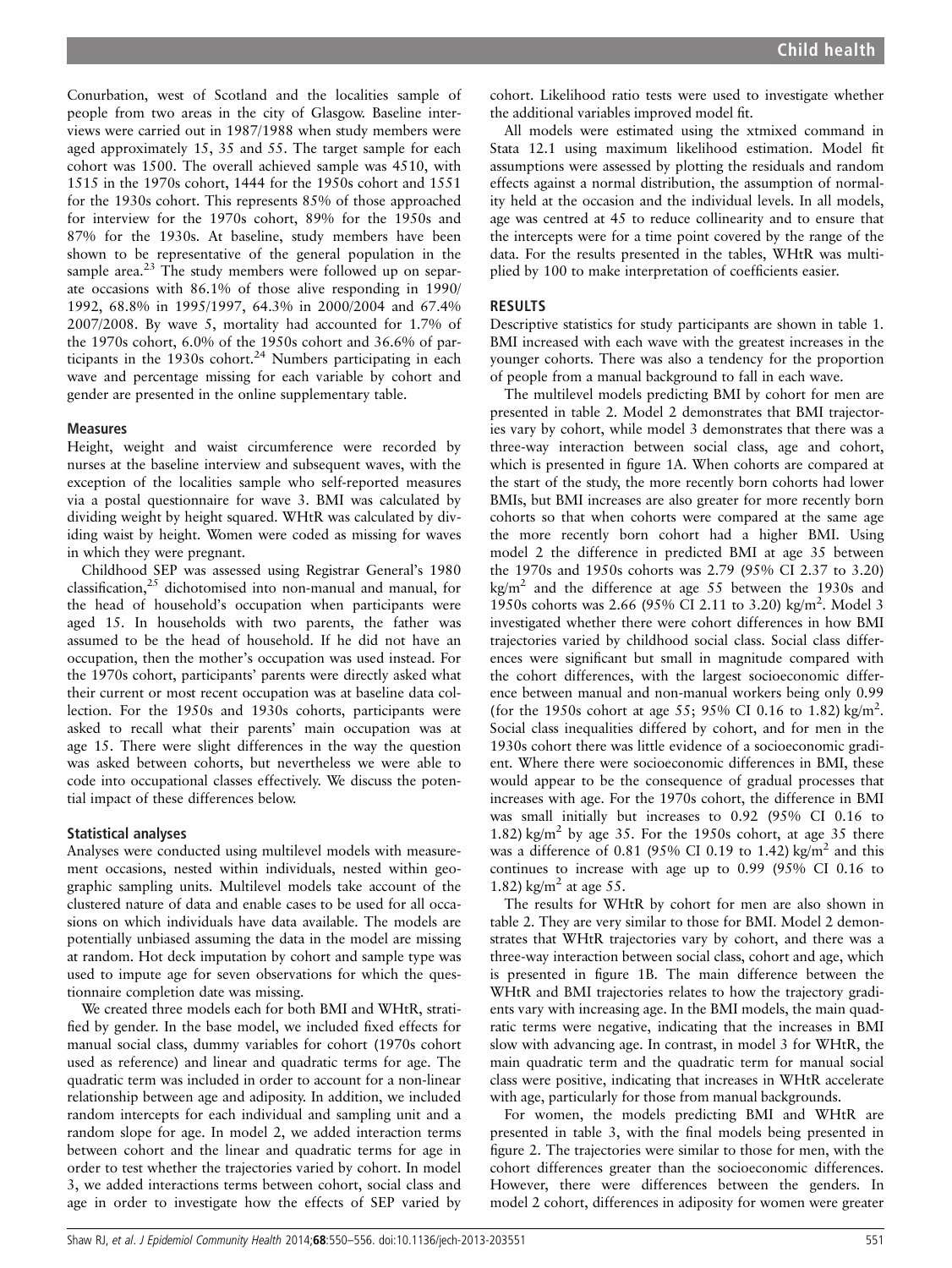Child health

|                                           | <b>Baseline</b><br>1987/1988 | Wave 2<br>1990/1992 | Wave 3<br>1995/1997 | Wave 4<br>2000/2004 | Wave 5<br>2007/2008 |
|-------------------------------------------|------------------------------|---------------------|---------------------|---------------------|---------------------|
|                                           |                              |                     |                     |                     |                     |
| Men                                       |                              |                     |                     |                     |                     |
| 1970s cohort                              |                              |                     |                     |                     |                     |
| Number in cohort at each wave             | 737                          | 637                 | 419                 | 384                 | 424                 |
| Average age (years)                       | 15.7                         | 18.6                | 24.8                | 30.1                | 36.7                |
| Mean BMI (kg/m <sup>2</sup> )             | 20.3                         | 22.5                | 24.7                | 26.3                | 27.9                |
| <b>Mean WHtR</b>                          | 0.44                         | 0.45                | 0.48                | 0.51                | 0.55                |
| % of cohort manual childhood social class | 39.5                         | 36.4                | 35.2                | 33.6                | 35.2                |
| 1950s cohort                              |                              |                     |                     |                     |                     |
| Number in cohort at each wave             | 656                          | 549                 | 456                 | 446                 | 457                 |
| Average age (years)                       | 36.2                         | 40.5                | 45.3                | 50.2                | 57.1                |
| Mean BMI ( $kg/m2$ )                      | 25.1                         | 26.0                | 26.4                | 27.7                | 28.6                |
| Mean WHtR                                 | 0.51                         | 0.52                | 0.53                | 0.55                | 0.58                |
| % of cohort manual childhood social class | 70.91                        | 71.2                | 70.4                | 68.9                | 67.8                |
| 1930s cohort                              |                              |                     |                     |                     |                     |
| Number in cohort at each wave             | 702                          | 580                 | 450                 | 368                 | 279                 |
| Average age (years)                       | 56.2                         | 59.6                | 64.3                | 69.1                | 76.1                |
| Mean BMI (kg/m <sup>2</sup> )             | 25.9                         | 26.2                | 26.7                | 27.2                | 27.3                |
| Mean WHtR                                 | 0.55                         | 0.55                | 0.56                | 0.57                | 0.59                |
| % of cohort manual childhood social class | 84.4                         | 83.8                | 81.4                | 80.4                | 80.4                |
| Women                                     |                              |                     |                     |                     |                     |
| 1970s cohort                              |                              |                     |                     |                     |                     |
| Number in cohort at each wave             | 778                          | 705                 | 496                 | 459                 | 518                 |
| Average age (years)                       | 15.8                         | 18.6                | 24.9                | 30.2                | 36.7                |
| Mean BMI ( $kg/m2$ )                      | 21.1                         | 22.8                | 24.3                | 26.3                | 27.6                |
| Mean WHtR                                 | 0.43                         | 0.44                | 0.46                | 0.49                | 0.54                |
| % of cohort manual childhood social class | 40.7                         | 38.6                | 34.4                | 34.5                | 35.0                |
| 1950s cohort                              |                              |                     |                     |                     |                     |
| Number in cohort at each wave             | 788                          | 676                 | 570                 | 534                 | 542                 |
| Average age (years)                       | 36.2                         | 40.5                | 45.2                | 50.1                | 57.0                |
| Mean BMI ( $kg/m2$ )                      | 24.3                         | 25.5                | 26.4                | 27.6                | 28.4                |
| <b>Mean WHtR</b>                          | 0.47                         | 0.49                | 0.50                | 0.53                | 0.58                |
| % of cohort manual childhood social class | 68.4                         | 67.6                | 66.5                | 64.5                | 64.8                |
| 1930s cohort                              |                              |                     |                     |                     |                     |
| Number in cohort at each wave             | 849                          | 686                 | 580                 | 470                 | 384                 |
| Average age (years)                       | 56.3                         | 59.7                | 64.5                | 69.2                | 76.3                |
| Mean BMI (kg/m <sup>2</sup> )             | 26.0                         | 26.5                | 26.9                | 27.6                | 27.9                |
| <b>Mean WHtR</b>                          | 0.51                         | 0.52                | 0.53                | 0.55                | 0.59                |
| % of cohort manual childhood social class | 77.5                         | 76.9                | 75.1                | 74.3                | 72.3                |

than cohort differences in adiposity for men. For women, the difference in BMI at age 35 between the 1970s and 1950s cohorts was 3.52 (95% CI 3.02 to 4.03) kg/m<sup>2</sup> and the difference at age 55 between the 1930s and 1950s cohorts was 2.73 (95% CI 2.04 to 3.41) kg/m<sup>2</sup>. In addition, for BMI and WHtR there was no evidence that the associations with SEP varied by cohort, so threeway interaction terms were omitted from model 3 and the influence of social class on the trajectories appears to be the same for women in all cohorts. The difference in BMI between women from manual and non-manual backgrounds increased with age until a maximum difference of 1.18 (95% CI 0.37 to 1.98) kg/m<sup>2</sup> at the age of 64, and decreases thereafter. For WHtR, inequalities increased for the whole period for which we have data.

#### **DISCUSSION**

We use data from three cohorts each born 20 years apart to create trajectories of adiposity spanning 60 years of the lifecourse. These trajectories vary by cohort and childhood SEP, and the associations between cohort and adiposity are greater than the associations between childhood SEP and adiposity. While the trajectories for BMI and WHtR are very similar, there are important differences, which will be addressed below.

The broad pattern of BMI, increasing with age but with the rate of increase decelerating as age increases and a faster rate of increase in younger cohorts, is generally consistent with other studies.<sup>4-7 26</sup> The cohort differences in adiposity in our study are greater than those found in other cohort comparisons. The smallest cohort difference in our study, a comparison of men in the 1950s and 1930s cohorts at age 55, is  $2.66 \text{ kg/m}^2$ . In contrast, a study comparing the UK 1946 cohort at age 43 with the 1958 cohort at age 45 found a 1.8 kg/m2 difference for men and  $1.2 \text{ kg/m}^2$  for women.<sup>4</sup> While a comparison of cohorts born 30 years apart in the Netherlands found that at any given age there was a BMI difference of 2.1 kg/m<sup>2</sup>.<sup>6</sup>

We found associations between childhood SEP and adiposity in five out of six cohort and gender combinations. For both genders,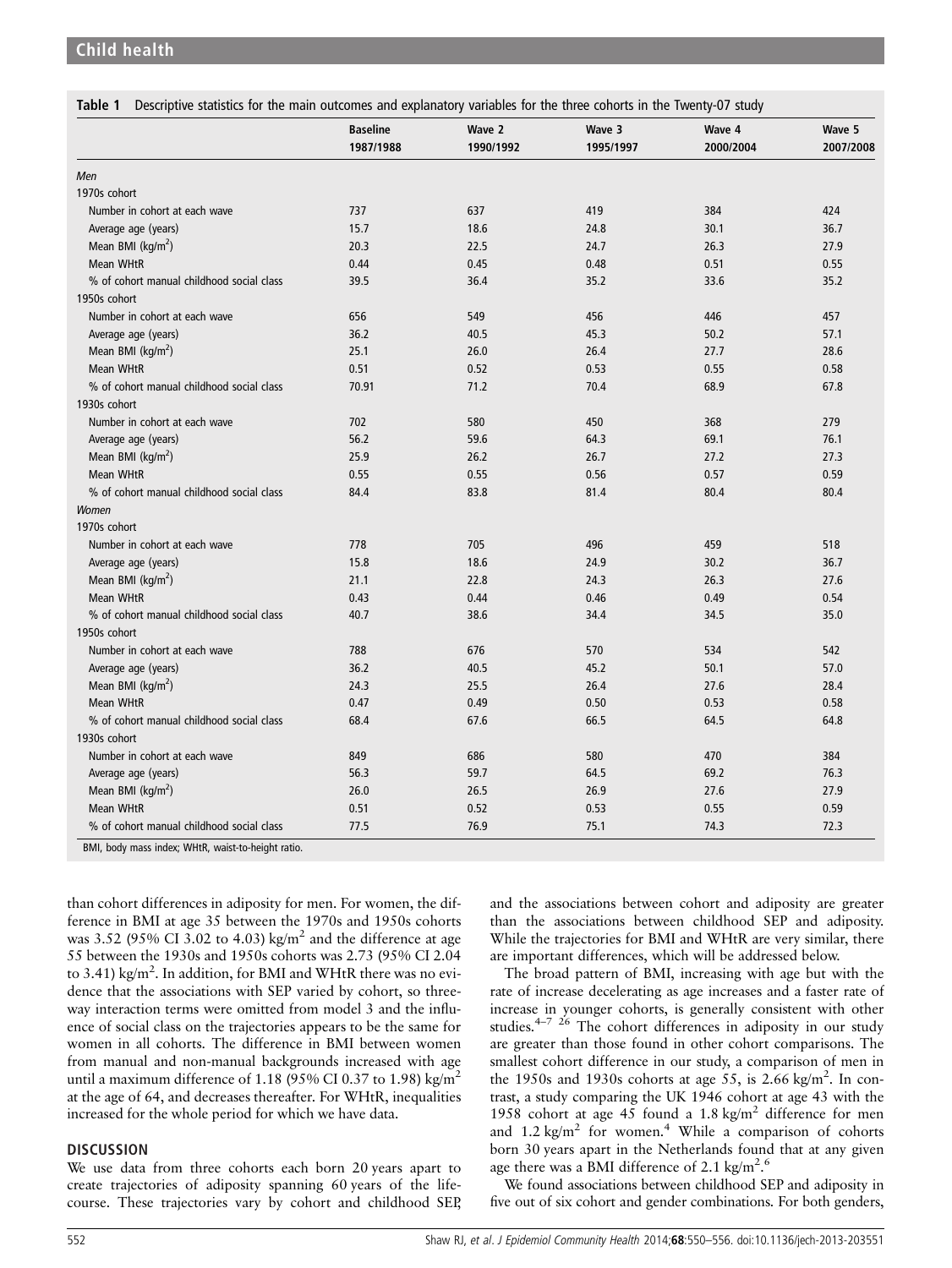Table 2 Regression coefficients from multilevel models for expected BMI in  $\text{kg/m}^2$  and WHtR for men in the three cohorts of the West of Scotland Twenty-07 study, 1987–2008

|                                 | <b>BMIt</b>         |                       |                     | WHTR#                 |                     |                       |
|---------------------------------|---------------------|-----------------------|---------------------|-----------------------|---------------------|-----------------------|
|                                 | Model 1             | Model 2               | Model 3             | Model 1               | Model 2             | Model 3               |
| Main effects                    |                     |                       |                     |                       |                     |                       |
| Age                             | $0.204***$          | $-0.066*$             | $-0.098**$          | $0.376***$            | $0.696***$          | $0.573***$            |
| Age <sup>2</sup>                | $-0.004***$         | $-0.011***$           | $-0.011***$         | $-0.003***$           | $0.004**$           | 0.002                 |
| Manual social class             | 0.273               | 0.283                 | $1.821***$          | $0.781***$            | $0.778**$           | 4.900                 |
| 1950s cohort                    | $-2.904***$         | $-1.148***$           | $-1.003***$         | $-3.640***$           | $-7.395***$         | $-6.298***$           |
| 1930s cohort                    | $-6.285***$         | $-3.504***$           | $-3.177***$         | $-7.384***$           | $-4.655***$         | $-5.574***$           |
| <b>Interactions</b>             |                     |                       |                     |                       |                     |                       |
| Cohortxage                      |                     |                       |                     |                       |                     |                       |
| 1950sxage                       |                     | $0.246***$            | $0.272***$          |                       | $-0.371***$         | $-0.240***$           |
| 1950s $\times$ age <sup>2</sup> |                     | $0.008***$            | $0.008***$          |                       | 0.003               | 0.000                 |
| 1930sxage                       |                     | $0.205***$            | $0.270***$          |                       | $-0.961***$         | $-0.602***$           |
| 1930s $\times$ age <sup>2</sup> |                     | $0.009***$            | $0.009***$          |                       | $0.008***$          | $0.004 +$             |
| Social classxage                |                     |                       |                     |                       |                     |                       |
| Manualxage                      |                     |                       | $0.100**$           |                       |                     | $0.364***$            |
| Manual×age <sup>2</sup>         |                     |                       | 0.001               |                       |                     | $0.007***$            |
| Social class×age×cohort         |                     |                       |                     |                       |                     |                       |
| Manual×1950                     |                     |                       | $-1.020+$           |                       |                     | $-3.722***$           |
| Manualxagex1950s                |                     |                       | $-0.091*$           |                       |                     | $-0.375***$           |
| Manual×1930                     |                     |                       | $-1.307*$           |                       |                     | $-1.302$              |
| Manualxagex1930s                |                     |                       | $-0.139+$           |                       |                     | $-0.654$              |
| Constant                        | 29.902***           | 27.823***             | 27.312***           | 57.277***             | 60.264***           | 58.877***             |
| Random effects                  |                     |                       |                     |                       |                     |                       |
| Random intercept area           | $5.92\times10^{-7}$ | $1.91 \times 10^{-6}$ | $2.80\times10^{-6}$ | $2.38 \times 10^{-6}$ | $1.86\times10^{-5}$ | $2.66 \times 10^{-6}$ |
| Random intercept person         | 3.783               | 3.787                 | 3.765               | 5.005                 | 5.006               | 4.984                 |
| Random slope age                | 0.106               | 0.106                 | 0.104               | 0.122                 | 0.125               | 0.122                 |
| Correlation intercept slope     | 0.642               | 0.641                 | 0.639               | 0.692                 | 0.683               | 0.686                 |
| Residual                        | 1.443               | 1.421                 | 1.423               | 3.039                 | 2.978               | 2.977                 |
| Likelihood                      | $-15870.553$        | $-15806.243$          | $-15792.049$        | $-20009.702$          | $-19922.066$        | $-19901.003$          |
| $\chi^2$ (df)                   |                     | 128.62 (4)            | 28.39 (6)           |                       | 175.27(4)           | 42.13(6)              |
| p Value for $\chi^2$            |                     | < 0.0001              | < 0.0001            |                       | < 0.0001            | < 0.0001              |

+p<0.10, \*p<0.05, \*\*p<0.01, \*\*\*p<0.001. †Measurement occasions N=6951, individuals N=1943, areas N=62.

‡Measurement occasions N=6982, individuals N=1946, areas N=62.

BMI, body mass index, WHtR, waist-to-height ratio.



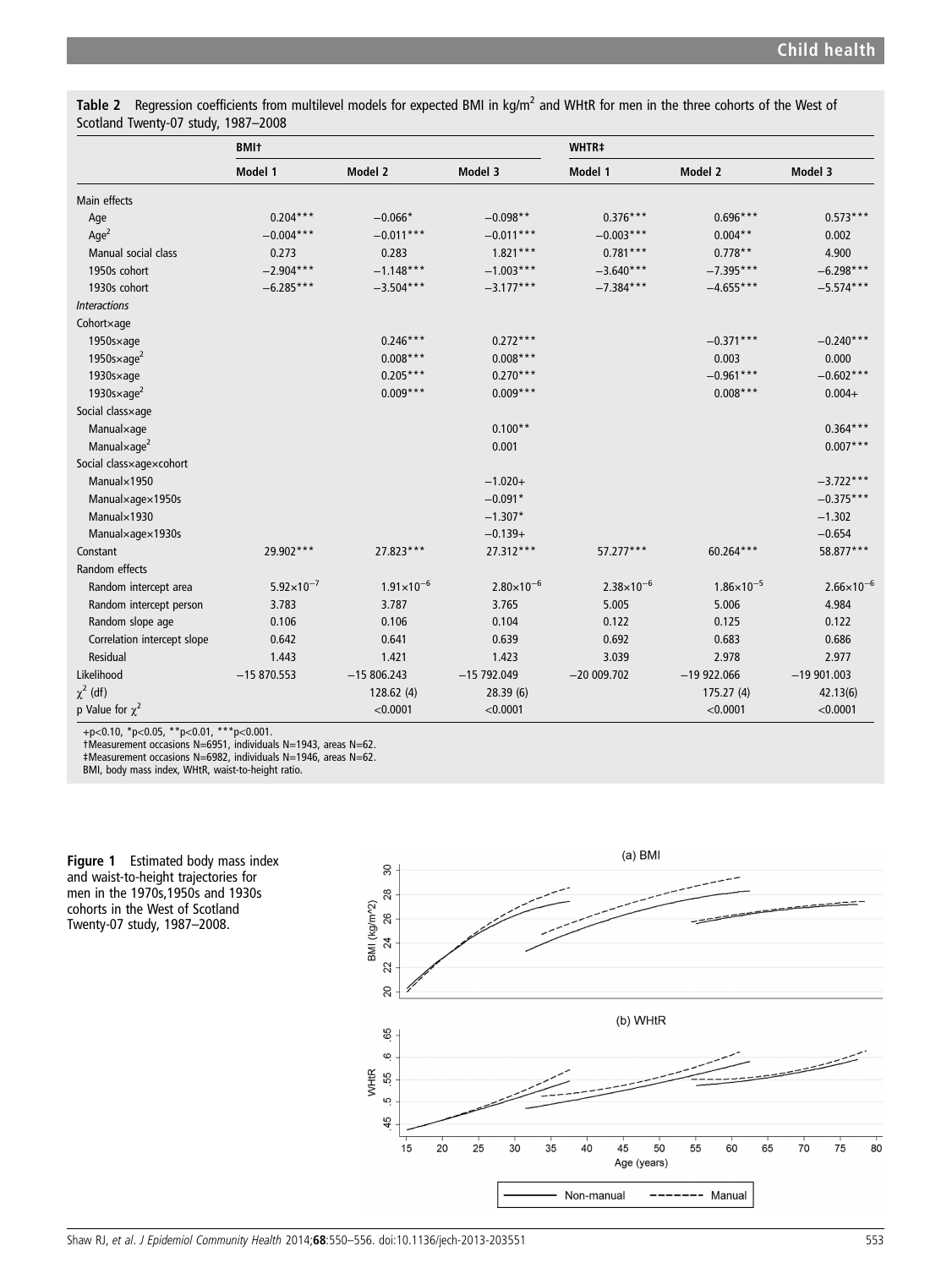Table 3 Regression coefficients from multilevel models for expected BMI in kg/m<sup>2</sup> and WHtR for women in the three cohorts of the West of Scotland Twenty-07 study, 1987–2008

|                                   | <b>BMIt</b>  |              |              | WHTR#        |              |              |
|-----------------------------------|--------------|--------------|--------------|--------------|--------------|--------------|
|                                   | Model 1      | Model 2      | Model 3      | Model 1      | Model 2      | Model 3      |
| Main effects                      |              |              |              |              |              |              |
| Age                               | $0.215***$   | $0.055+$     | 0.048        | $0.493***$   | $1.158***$   | $1.147***$   |
| Age <sup>2</sup>                  | $-0.003***$  | $-0.007***$  | $-0.006***$  | $-0.001**$   | $0.016***$   | $0.016***$   |
| Manual social class               | $0.385+$     | $0.388 +$    | $0.961***$   | $0.998***$   | $0.964**$    | $1.709***$   |
| 1950s cohort                      | $-3.721***$  | $-2.171***$  | $-7.827***$  | $-6.874***$  | $-12.984***$ | $-13.246***$ |
| 1930s cohort                      | $-6.336***$  | $-5.076***$  | $-5.364***$  | $-11.971***$ | $-10.704***$ | $-11.055***$ |
| <i><u><b>Interactions</b></u></i> |              |              |              |              |              |              |
| Cohortxage                        |              |              |              |              |              |              |
| $1950$ s $\times$ age             |              | $0.167***$   | $0.160***$   |              | $-0.672***$  | $-0.682***$  |
| 1950s $\times$ age <sup>2</sup>   |              | $0.003**$    | $0.003**$    |              | $-0.002$     | $-0.002$     |
| $1930$ s $\times$ age             |              | $0.183***$   | $0.175***$   |              | $-1.452***$  | $-1.464***$  |
| 1930s $\times$ age <sup>2</sup>   |              | $0.003**$    | $0.004**$    |              | 0.001        | 0.001        |
| Social classxage                  |              |              |              |              |              |              |
| Manualxage                        |              |              | $0.023*$     |              |              | $0.03*$      |
| Manual $\times$ age <sup>2</sup>  |              |              | $-0.001*$    |              |              | $-0.000$     |
| Constant                          | 29.928***    | 28.496***    | 28.314***    | 56.980***    | 62.605***    | 62.363***    |
| Random effects                    |              |              |              |              |              |              |
| Random intercept area             | 0.413        | 0.417        | 0.400        | 0.955        | 0.930        | 0.927        |
| Random intercept person           | 5.274        | 5.274        | 5.271        | 6.828        | 6.886        | 6.885        |
| Random slope age                  | 0.150        | 0.150        | 0.149        | 0.174        | 0.180        | 0.179        |
| Correlation intercept slope       | 0.732        | 0.730        | 0.732        | 0.810        | 0.802        | 0.803        |
| Residual                          | 1.748        | 1.742        | 1.742        | 3.497        | 3.370        | 3.370        |
| Likelihood                        | $-21066.572$ | $-21053.371$ | $-21045.915$ | $-25399.418$ | $-25219.131$ | $-25214.27$  |
| $\chi^2$ (df)                     |              | 26.40(4)     | 14.91(2)     |              | 360.57       | 9.72         |
| p Value for $\chi^2$              |              | < 0.0001     | 0.0006       |              | < 0.0001     | 0.0077       |

 $*p<0.05$ ,  $*p<0.01$ ,  $**p<0.001$ .

†Measurement occasions N=8417, individuals N=2245, areas N=62.

‡Measurement occasions N=8347, individuals N=2244, areas N=62.

BMI, body mass index, WHtR, waist-to-height ratio.

in the 1970s and 1950s cohorts social inequalities in adiposity increased with age; however, members of the 1970s cohort were nearly 30 before a significant socioeconomic difference emerged. There were no inequalities for men in the 1930s cohort, while for women inequalities increased until the age of 64. The subsequent narrowing for women in the 1930s cohort requires cautious



interpretation because this result was not repeated for WHtR and may indicate measurement issues (see below). The increase in inequalities until retirement age would suggest that inequalities in adiposity develop through cumulative processes.

While we find little evidence of cohort variations in socioeconomic inequalities in adiposity for women, for men, where

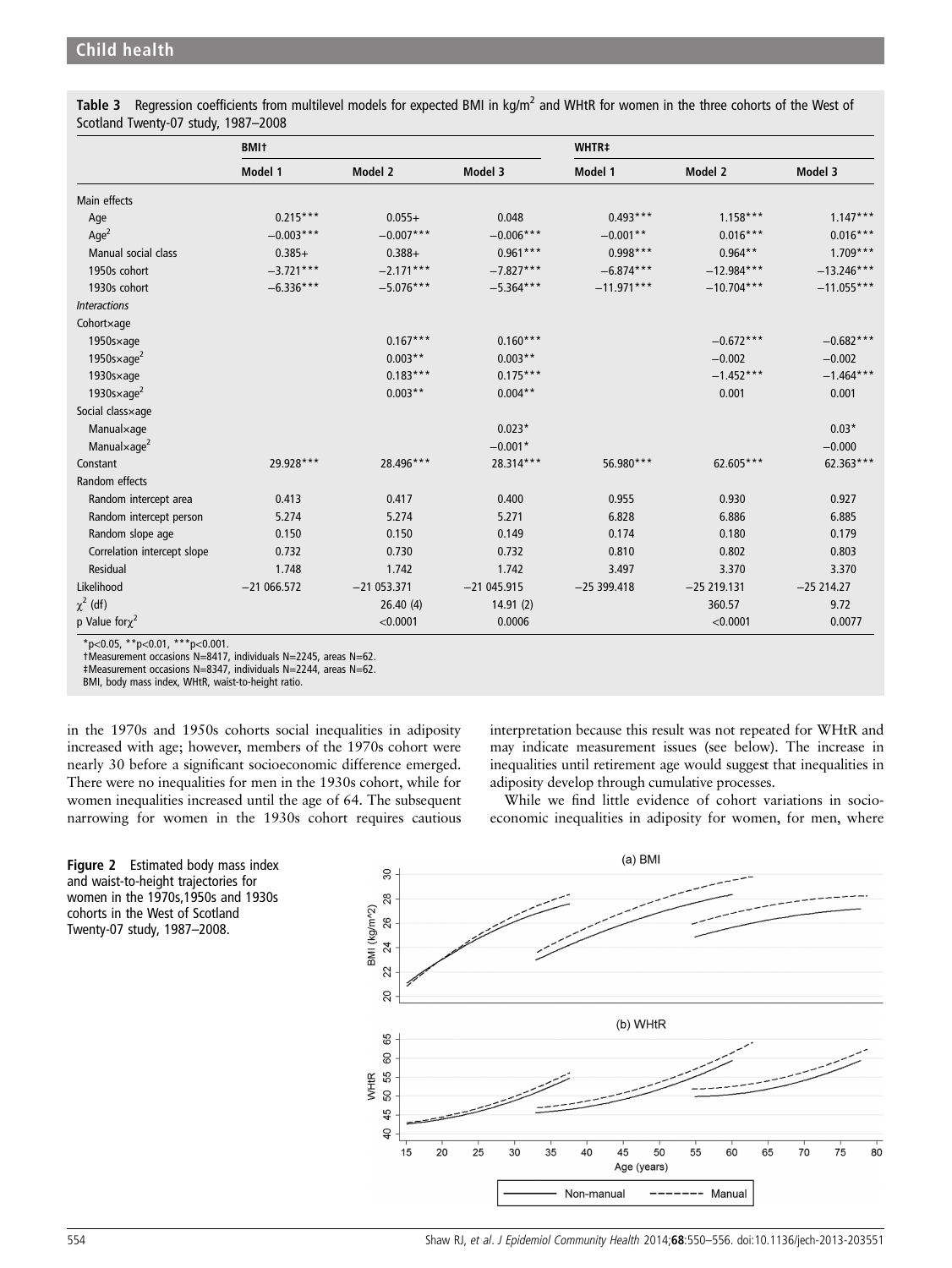ages were comparable, there were greater socioeconomic inequalities in more recently born cohorts. This is partly consistent with the concept of socioeconomic differences in adiposity being greater in cohorts who have developed in a more obesogenic environment. In the UK 1958 birth cohort, social class differences had emerged by the age of  $23$ ,<sup>10</sup> which is slightly younger than our results for the 1970s cohort. The older age in our study may be a consequence of the relatively small numbers of non-manual class people in the 1970s cohort and/or the effect of a different environment in Scotland.

In general, the trajectories for BMI and WHtR are similar. However, we do find some differences between the measures. Increases in BMI decelerate with age, suggesting that levels of obesity may stabilise. In contrast, increases in WHtR accelerate with age. A similar concern is raised by changes in socioeconomic inequalities in adiposity for women in the 1930s cohort. The BMI model indicates that inequalities narrow after the age 64, while the WHtR model indicates that inequalities continue to increase until the age of 75. It is possible that when BMI is used to indicate adiposity that increases in fat mass are being masked by changes in lean tissue and consequently BMI may underestimate inequalities in older people.

Gender had an important influence on the results of our study. Consistent with the literature more broadly, <sup>8 27</sup> cohort and socioeconomic differences in adiposity are larger for women than for men. This is most dramatically illustrated in the 1930s cohort. For women, the socioeconomic inequalities were greatest in this cohort, indicating that adiposity may be the consequence of accumulative effects across the lifecourse. In contrast, for men in the 1930s cohort, there was little evidence of any association between childhood SEP and adiposity. Given that men have a shorter life expectancy, one possible explanation is that interactions between adiposity, SEP and mortality could have led to survival biases<sup>24</sup> or greater reductions in fat-free mass for men from disadvantaged backgrounds, resulting in a narrowing of adiposity inequalities with age for men. However, rather than a narrowing of inequalities, we find a lack of evidence for any socioeconomic gradient in adiposity for men in this cohort, which may reflect the childhood circumstances of this cohort and gender differences in susceptibility to subsequent environmental changes.

The 1930s cohort were born into the great depression when undernutrition was a greater challenge than obesity,<sup>1</sup> following this between 1939 and 1954 rationing and food controls largely eliminated socioeconomic inequalities in diet.<sup>28</sup> Thus an absence of adiposity socioinequalites for men in this cohort is perhaps unsurprising. However, this raises the question of why socioinequalities in adiposity subsequently develop for women in this cohort but not men? Answering this question will be difficult. A person's adiposity is a consequence of a complex system, and changes in adiposity trajectories are likely to be influenced by factors from numerous domains.<sup>29</sup> Some factors may have altered the influence of social class on health generally, for example, declining work-related physical activity over the last 50 years.<sup>30</sup> Other factors may be targeted at specific groups, for example, advertisements for sugary and fatty foods are more common in magazines targeted at women from disadvantaged backgrounds.<sup>31</sup>

A strength of the study is that all three cohorts are from the same area and time period, with consistent collection methodology. While it is logically impossible to distinguish between cohort and period effects, $3^2$  we believe that the population from which the cohorts are drawn is reasonably stable. Therefore, we believe that cohort variations in adiposity trajectories can be

attributed to cohort-specific interactions between age and environment. However, the homogenous nature of the population may limit generalisability to some populations.<sup>23</sup> Increased rates of childhood obesity and socioeconomic inequalities in obesity<sup>33</sup> may suggest that more recently born cohorts, and especially children with a disadvantaged SEP, are likely to be on adiposity trajectories steeper than those found for the 1970s cohort.

The data, spanning 15–75 years, allow us to explore 60 years of the lifecourse; however, overlap for adiposity data is restricted to the first and final waves and thus relatively limited. Inspection of residuals suggested all the models were a good fit for the data for the 1930s and 1950s cohorts; the BMI models for the 1970s cohort may be slightly too simple to fully capture late adolescent growth in the first three waves. Additionally there were differences in the way the SEP data were collected and slightly different wording between cohorts, all of which may lead to a slight bias towards reporting more advantageous childhood circumstances in the older cohorts.<sup>34</sup>

Overall the study has good response rates for each wave. However, the assumption that the data are missing at random is contingent only on adiposity, and socioeconomic data and other potential biases, particularly survival, may not have been accounted for.

The social and environmental changes over the last 80 years have had a dramatic impact on levels of adiposity. Our results indicate that adiposity has increased in more recently born cohorts and that social inequalities increase with age, and for men, in more recently born cohorts. Overall the impact of birth cohort is greater than that of childhood SEP. If cohort differences observed here continue, levels of obesity will become an even bigger public health challenge in the future.

#### What is already known on this subject

- Body mass index (BMI) increases more rapidly in more recently born cohorts.
- The relationship between socioeconomic position and adiposity has changed in more recent decades.
- ▸ Waist-to-height ratio and BMI trajectories appear similar up to midlife, but theory suggests that this may not be true for older ages.

#### What this study adds

- ▶ For women, the association between social class and adiposity appears to be the same across cohorts. However, for men at comparable ages, socioeconomic inequalities in adiposity may be greater in more recently born cohorts.
- ▸ In the west of Scotland, socioeconomic differences in adiposity are approximately only a third of the adiposity differences between cohorts.

Acknowledgements We are grateful to all of the participants in the study, to the survey staff and research nurses who carried it out and to Mary-Kate Hannah who provided data support.